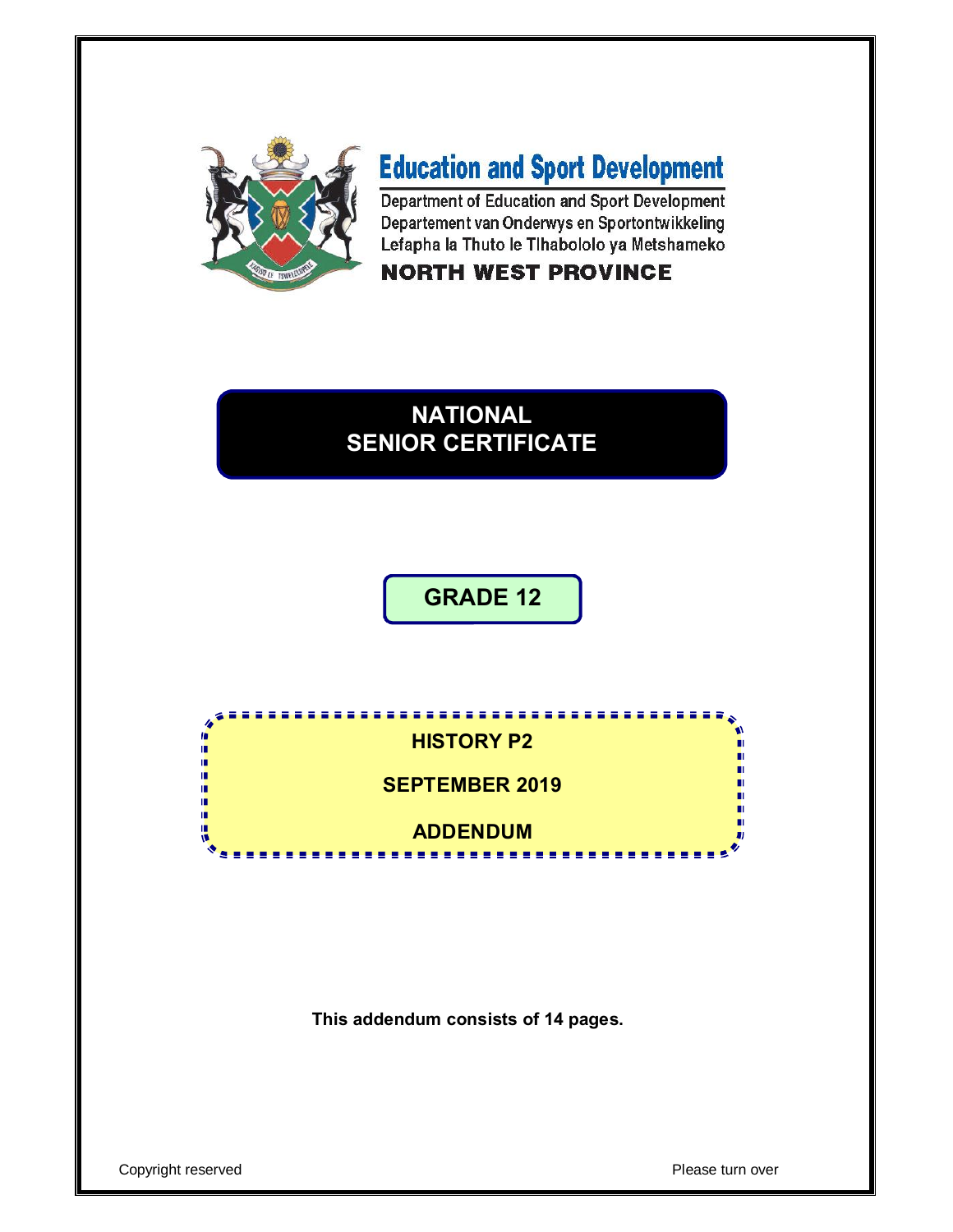#### **QUESTION 1: WHAT IMPACT DID THE PHILOSOPHY OF BLACK CONSCIOUSNESS HAVE ON THE STUDENTS OF SOWETO IN THE 1970s?**

#### **SOURCE 1A**

The extract below focuses on the establishment of SASO (1969) and the BPC (1972) as the vehicles of the Black Power Movement.

In the late 1960s the philosophy of Black Consciousness began to gain influence. Black Consciousness emphasised psychological (emotional) reasons as the main barrier to black emancipation (freedom), and a generation which had known only the humiliation (embarrassment) of 'grand apartheid' decided that the time had come to challenge the status quo (current situation). The main vehicle for the Black Consciousness Movement was the South African Students' Organisation (SASO) launched at the University of the North (Limpopo) in July 1969. SASO was formed after black students decided to break away from the multiracial but white dominated National Union of South African Students (NUSAS).

SASO began to fill the political vacuum (space) which had been left in black communities after the banning of the PAC and ANC. Influenced by the American Black Power Movement, the organisation spoke a new language of political radicalism (militancy). SASO rejected passive acceptance of white superiority and domination and advocated a new black self-confidence and self-assertion (being strong). In 1972 SASO, together with leaders from other African educational and religious bodies, came together to form the Black People's Convention (BPC), a political wing of the Black Consciousness Movement which aimed to mobilise South Africans around the Black Consciousness ideology. The BPC wrote that they wanted to 'unite South African blacks into a black political movement which seeks to realise their emancipation (freedom) from both psychological and physical oppression'.

 $\ddot{\text{o}}$  High schools were receptive (open) to the Black Consciousness ideology. School students, with energy and independence, and brimming (overflowing) with a self-belief, were inspired by the philosophy of Black Consciousness and occupied the political vacuum left by the outlawed (banned) Congress movements  $\ddot{\text{o}}$ 

[From *Soweto: A History* by Philip Bonner and Lauren Segal]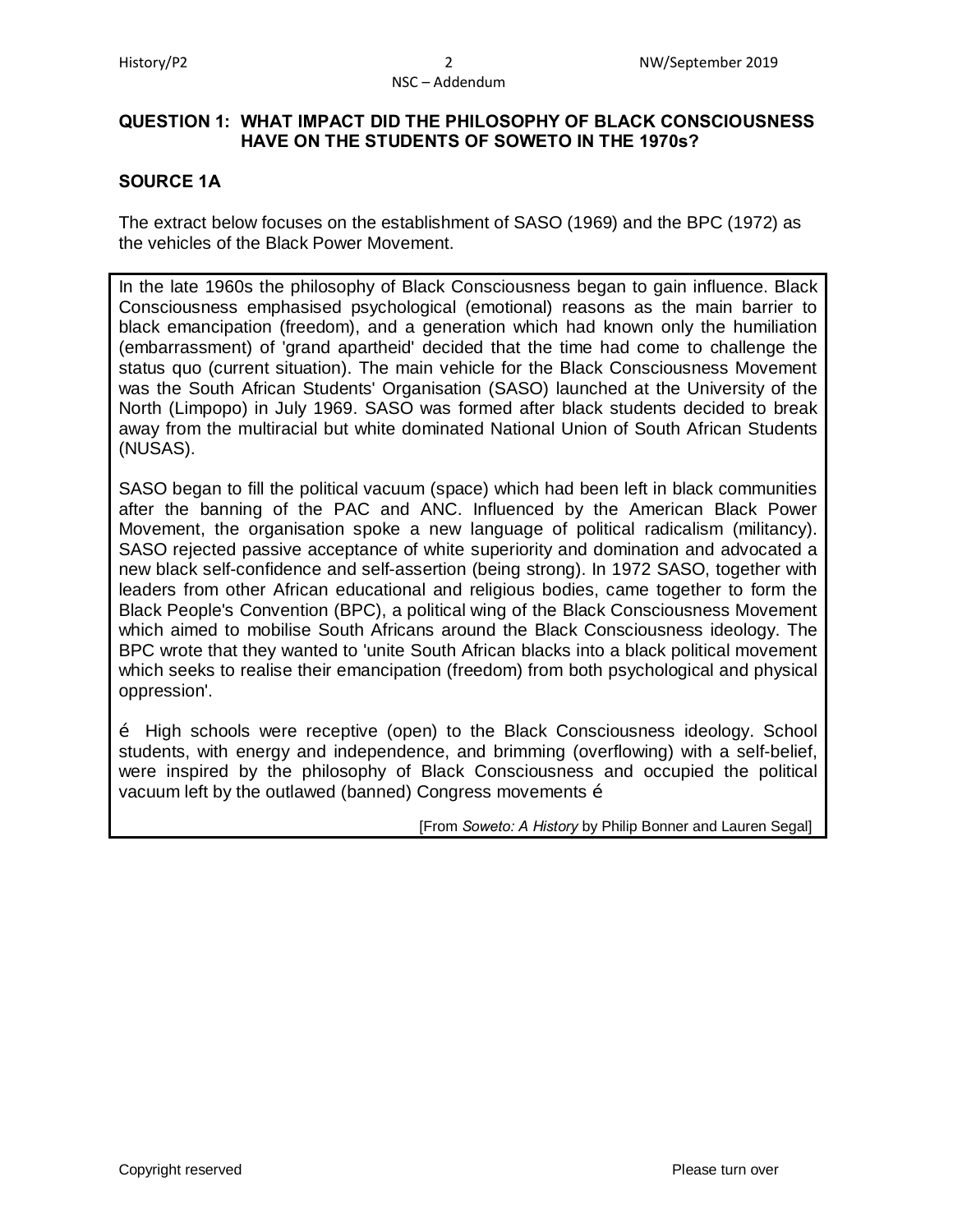# **SOURCE 1B**

This cartoon depicts the formation of the South African Students Organisation (SASO) in 1969.

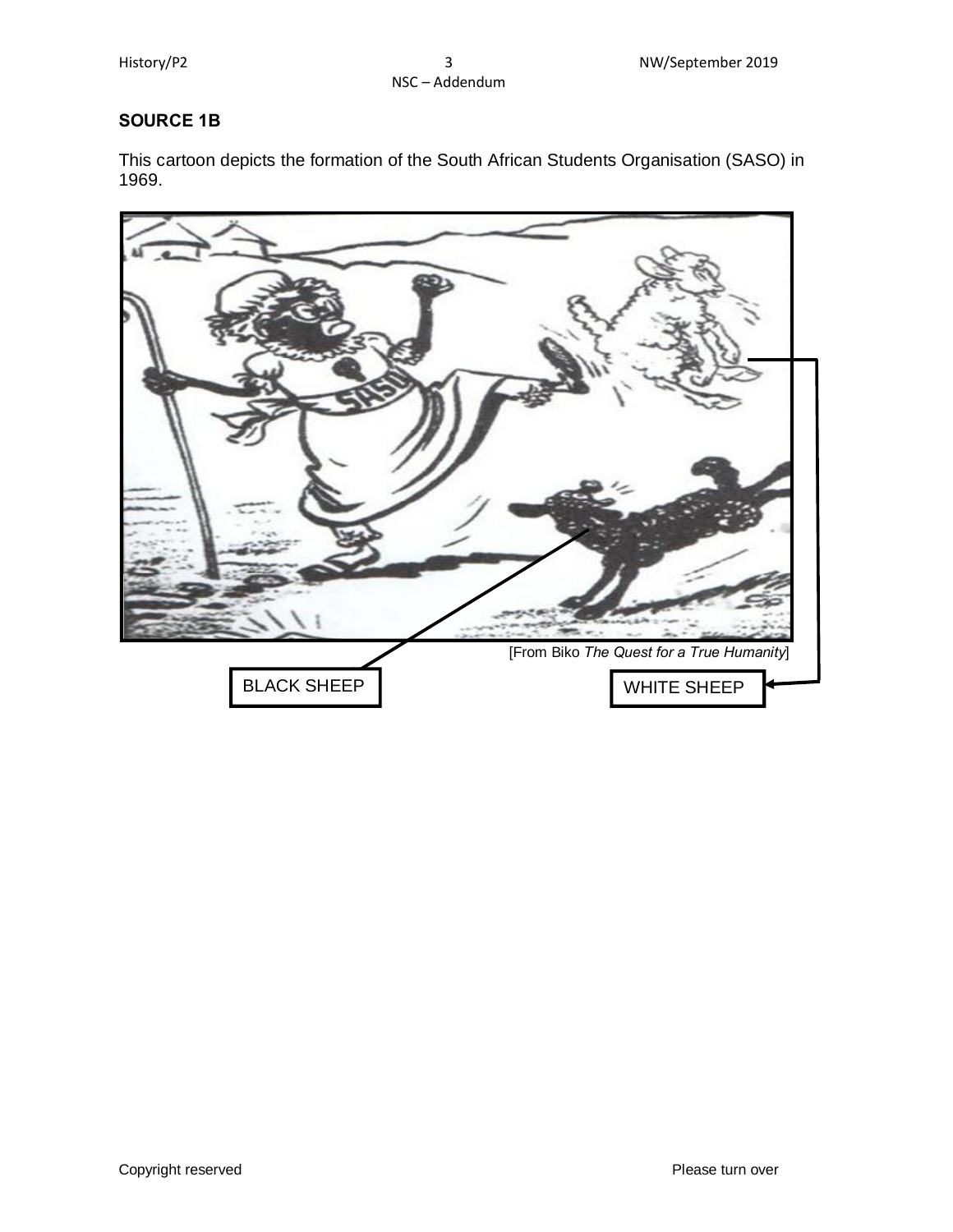# **SOURCE 1C**

The source below highlights the influence that the philosophy of Black Consciousness had on the youth of Soweto in 1976.

Sibongile Mkhabela, a leader of the South African StudentsgMovement (SASM) at Naledi high, recalls that  $\pm$ here was serious mobilisation in the schools and this was done mainly through SASM. SASM members were saying that this situation could not be allowed to continue. That was the build up to the meeting on the  $13<sup>th</sup>$  Juneq.

Nearly 400 students attended the meeting in Orlando on Sunday  $13<sup>th</sup>$  June. It was there that Tsietsi Mashinini, 19 year-old leader of the SASM branch at Morris Isaacson (school), proposed a mass demonstration against Afrikaans on the following Wednesday. Mashini was an extremely powerful speaker and his suggestion was greeted with cheers of support. An Action Committee was formed under the leadership of Mashinini and Seth Mazibuko, another charismatic (charming) form 2 (Grade 9) student who had led the initial class boycott at Orlando West Junior Sec School. 'We thought that if we leave those classrooms and come as a big group and show the world that now it was tough out there in the classroomsq recalls Seth Mazibuko.

On the cold and smoggy (misty) morning of Wednesday 16 June, groups of excited students assembled at the different points throughout the township  $\ddot{\text{o}}$  Columns (thousands) of students converged on Orlando West from all over the Township. By 10:30 over 5000 students had gathered on Vilakazi Street and more were arriving every minute.

[From *Soweto, A History by P Bonner and L Segal)*]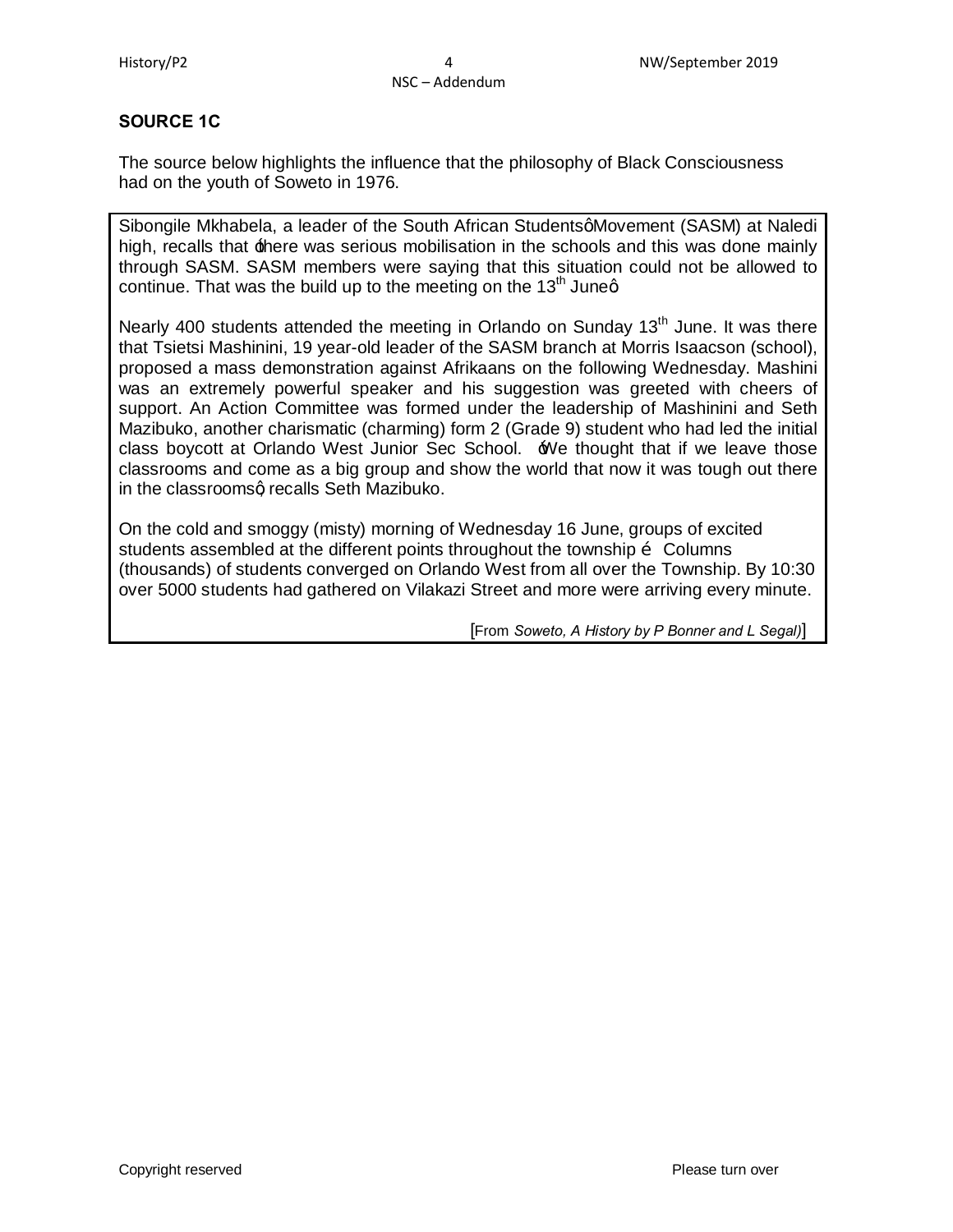#### **SOURCE 1D**

The extract below describes the impact that the philosophy of Black Consciousness had on the Soweto Uprisings of 1976.

That day, two students, Hastings Ndlovu and Hector Pietersen, died from police gunfire; hundreds more sustained injuries during the subsequent chaos that engulfed (covered) Soweto. The shootings in Soweto sparked a massive uprising that soon spread to more than 100 urban and rural areas throughout South Africa.

The immediate cause for the 16 June 1976 March was student opposition to a decree issued by the Bantu Education Department that imposed (forced) Afrikaans as the medium of instruction in half the subjects in higher primary (middle school) and secondary school (high school). Since members of the ruling National Party spoke Afrikaans, black students viewed it as the language of the oppressor. Moreover, lacking fluency in Afrikaans, African teachers and pupils experienced first-hand the negative impact of the new policy in the classroom.

The Soweto uprising came after a decade of relative calm in the resistance movement in the wake of massive government repression in the 1960s. Yet during this silent decade, a new sense of resistance had been brewing. In 1969, black students, led by Steve Biko (among others), formed the South African Student Organisation (SASO). Stressing black pride, self-reliance, and psychological liberation, the Black Consciousness Movement in the 1970s became an influential force in the townships, including Soweto. The political context of the 1976 uprising must also take into account the effects of workers gstrikes in Durban in 1973; the liberation of neighbouring Angola and Mozambique in 1975; and increases in student enrolment in black schools, which led to the emergence of a new collective youth identity forged (made) by common experiences and grievances.

[From http://overcomingapartheid.msu.edu/sidebar.php?id=65-258-3. Accessed 16 November2018.]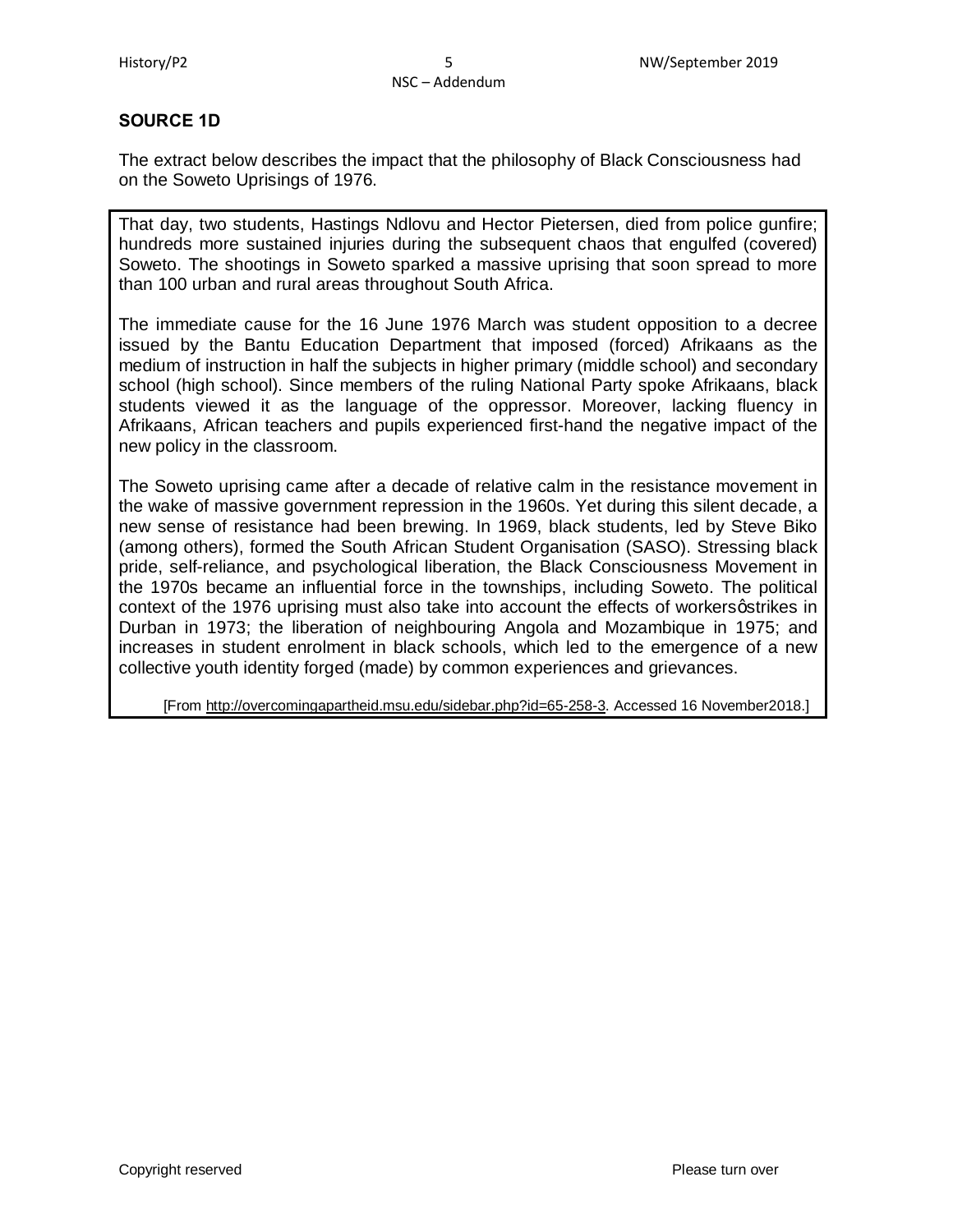#### **QUESTION 2: WAS THE TRUTH AND RECONCILIATION COMMISSION (TRC) SUCCESSFUL IN RECONCILING SOUTH AFRICA FROM ITS DIVIDED PAST?**

#### **SOURCE 2A**

This source below focuses on the formation of the Truth and Reconciliation (TRC) Commission in 1995.

A key figure in the formulation of the law that established the commission was then Minister of Justice Dullah Omar. There was much public anxiety about the prospect of an anti-Afrikaner witch-hunt. He allayed (eased) these fears:

*I wish to stress that the objective is not to conduct a witch-hunt or to haul (pull) violators of human rights before court to face charges. It is … to enable South Africans to come to terms with their past on a morally acceptable basis and to advance the cause of reconciliation.*

Nor would the claims of abuses against the ANC be 'glossed over or swept under the carpet'.

Omar constantly emphasised the need to provide a forum for victims to speak the truth as they experienced it, and for perpetrators to reveal the truth as they knew it.

The TRC came into being early in 1996, under the joint leadership of Archbishop Desmond Tutu and former cleric and liberal politician Alex Boraine. Other commissioners spanned the racial and political spectrum.

Its task was to examine human rights abuses on all sides between 1960 and 1994, hear testimony from victims and perpetrators and, where there was full disclosure and political motivation was clearly present, grant perpetrators amnesty from prosecution or civil action. The objective was to encourage truth-telling.

> [From *Every Step of the Way: The Journey to Freedom in South Africa* commissioned by the Ministry of Education, 2004]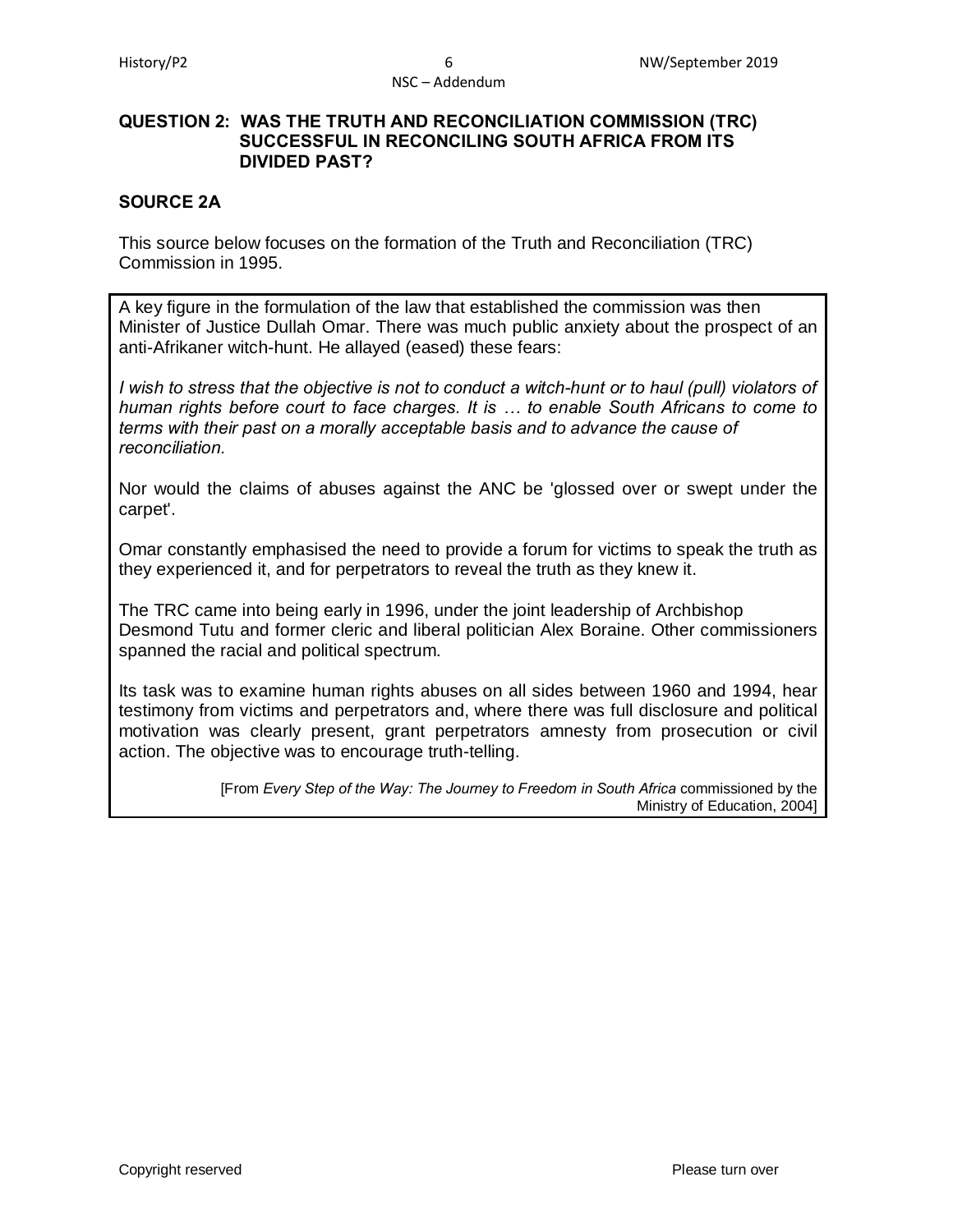NSC – Addendum

# **SOURCE 2B**

This cartoon by Zapiro shows Desmond Tutu presenting the final TRC report to President Mbeki in 1998. On the extreme right-hand side of the cartoon De Klerk is seen with officers from the apartheid state's security agency shredding (tearing) evidence.



Copyright reserved **Please turn over**  $\blacksquare$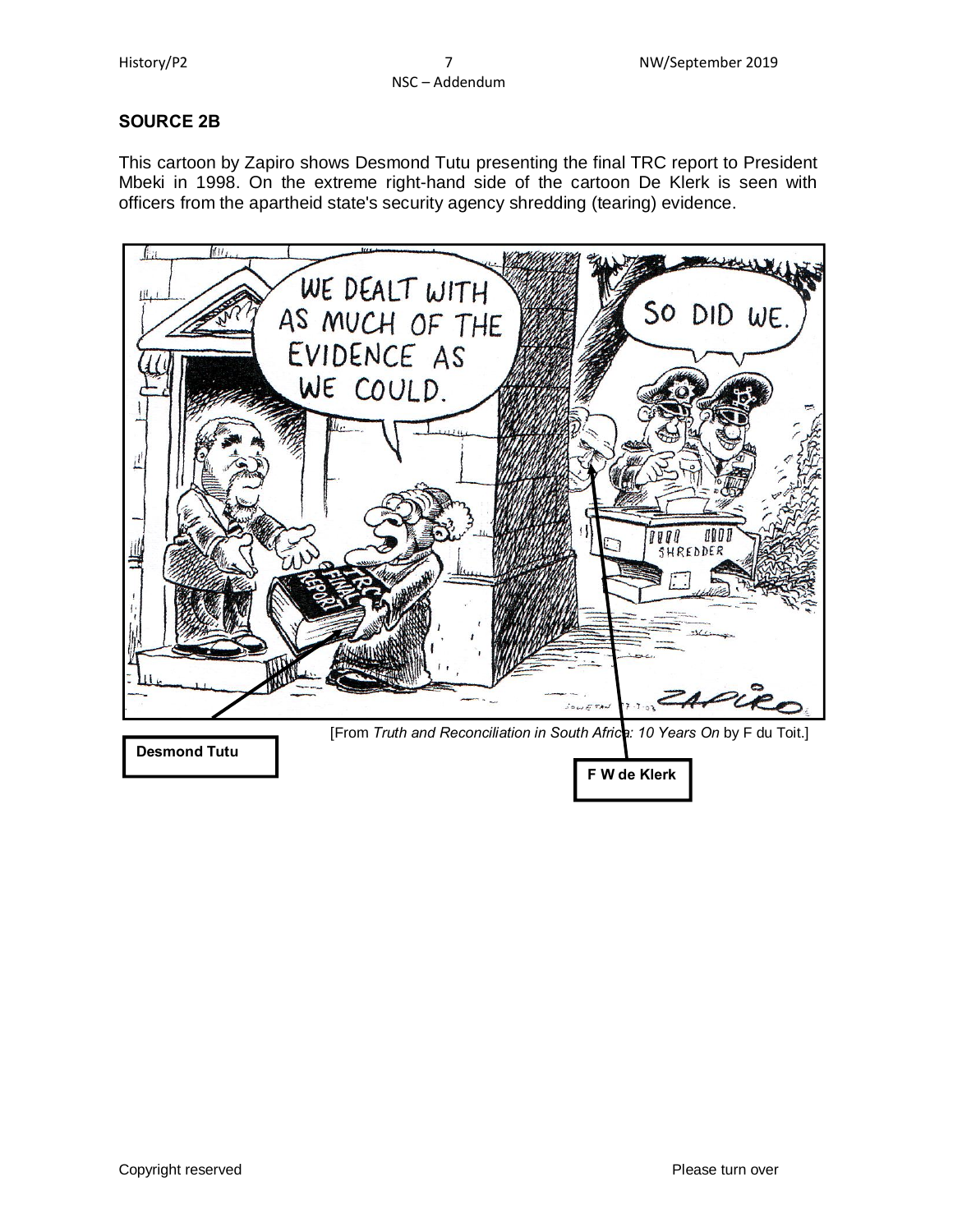# **SOURCE 2C**

The following focuses on the evaluation of the work of the Truth and Reconciliation Commission (TRC) in 1998.

One of the greatest limitations to restoring victims qdignity . and which was largely beyond the control of the commission – was the political tension that prevailed (existed) during its operations. This stemmed from the reluctance of the National Party and some extreme right-wing groups to see the TRC investigating aspects of the past that might damage their political credibility. These parties accused the TRC of being a (witch-hunt) rather than a genuine tool for national reconciliation, and frustrated the Commission  $\infty$  work [bringing about] frequent legal actions against the TRC.

The Commission ts biggest political blunder was the tendency to [give in] to these political groupings in an attempt to keep them committed to the process, ...[the] politically delicate (fragile) task of the TRC worsened its relations with victims who were justifiably frustrated by the lack of proper justice that the position implied. For restorative justice to succeed, victims need to see offenders express remorse (regret). That this was not forthcoming from the political party that governed the country under apartheid (National Party), dealt a blow to the process.

[From *The Truth and Reconciliation Commission as a Model of Restorative Justice* by T Maepa,2005]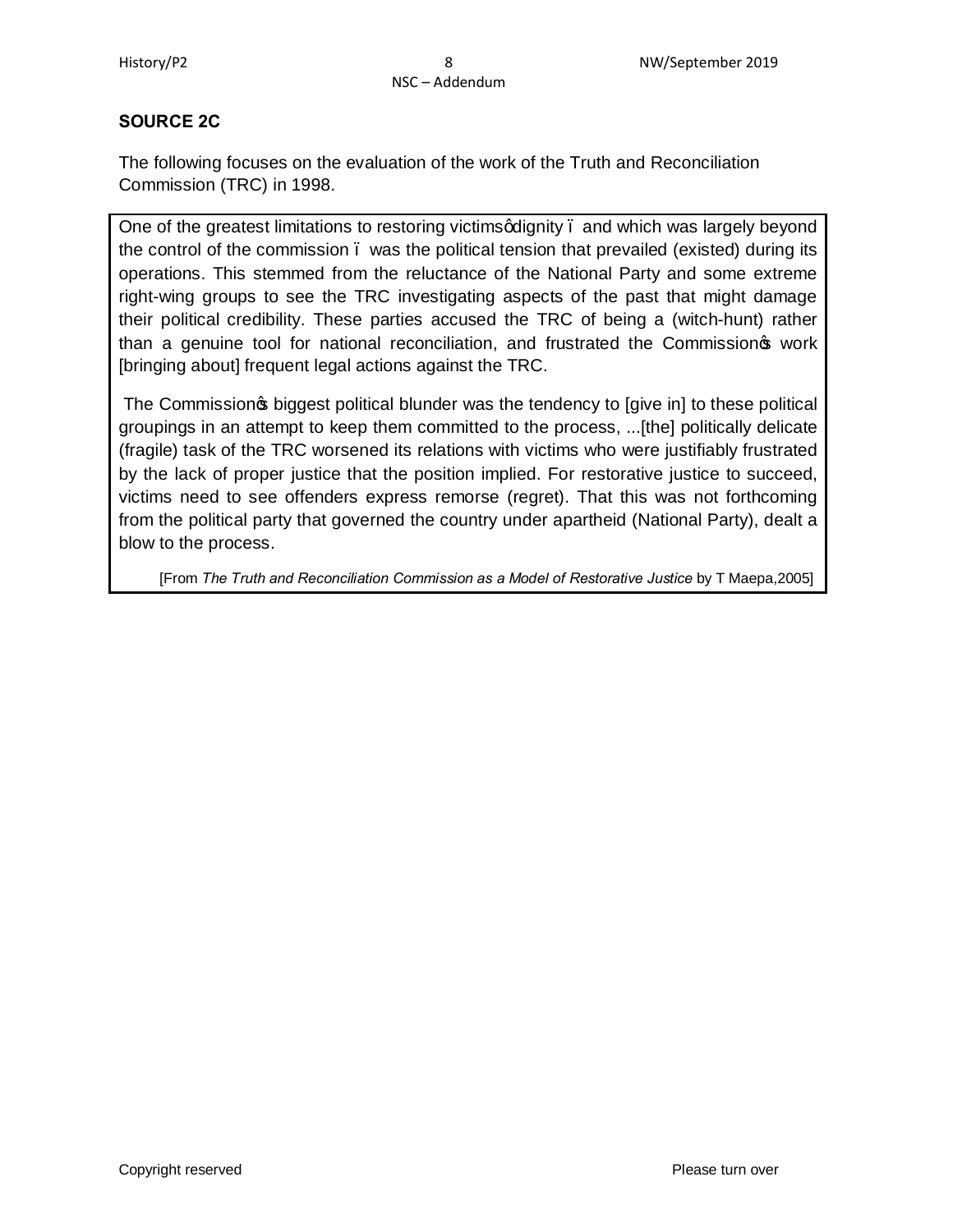### **SOURCE 2D**

The source below is an interview held by Lerato Mbele with FW de Klerk and Cyril Ramaphosa on *Interface* – SABC 3 on 30 April 2006. It focuses on the analysis of the process of the TRC.

FW DE KLERK: The TRC process was flawed in many respects: numerous atrocities (killings) of the past have not been properly investigated; there was an over-emphasis on the role of the former security forces; the assassination of about 400 top IFP leaders has not been thoroughly probed; there has not been an in-depth analysis of what many would call 'black-on-black' violence. These flaws create an imbalance which tarnishes the credibility of the TRC. Furthermore I think the TRC failed to get to the core of understanding the past, or building understanding thereof. There is unfinished business, but we must now live the spirit of the Constitution. We must have ubuntu ... instead of seeking vengeance. We should have reparation, instead of retaliation (revenge). If prosecutions go ahead, they must be even-handed: there must be prosecution of undisclosed crimes from all sides, not just from one side. I've never been in favour of blanket amnesty, but it will have a tremendous negative effect if we now get a situation that can be interpreted as a witch hunt. We must strike a balance. Prosecution in exceptional cases can be justified, if it is clear that people have hidden the truth of serious crimes for which they should have applied for amnesty.

CYRIL RAMAPHOSA: FW de Klerk uses emotive (sensitive) words when he says 'witch hunt'. The term 'witch hunt' has never been part of the lexicon (dictionary) of the new South Africa. Nelson Mandela in leading this country to unity and reconciliation made sure that there would not be any blanket 'witch hunt' type of process. We are not accustomed to witch hunts; we are, however, as an emerging democracy, accustomed to justice. If crimes were committed in the past, by whomever, and no application for amnesty was made when the opportunity was there, justice must prevail.

[From *Truth and Reconciliation in South Africa 10 years* on by C Villa-Vicencio & F du Toit]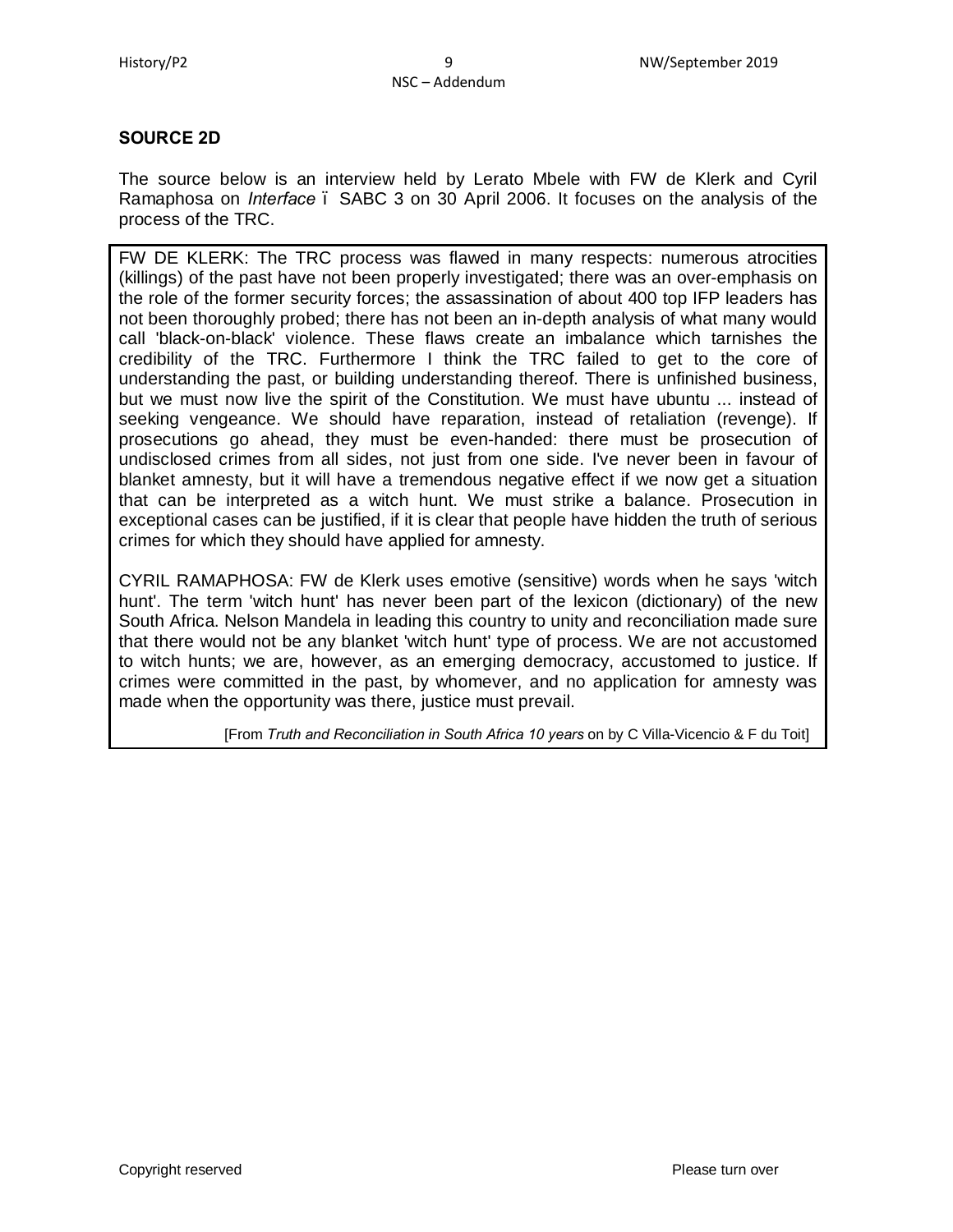#### **QUESTION 3: HOW DOES GLOBALISATION NEGATIVELY AFFECT THE ECONOMIES OF DEVELOPING COUNTRIES?**

#### **SOURCE 3A**

The source below focuses on the impact of globalisation on world wide trade.

We now communicate and share each others culture through travel and trade, transporting products around the world in hours or days. We are in a huge global economy where something that happens in one area can have knock on effects worldwide. This process is called globalisation.

Globalisation has made the world to become increasingly interconnected as a result of massively increased trade and cultural exchange. Globalisation has increased the production of goods and services. The biggest companies are no longer national firms but multi-national corporations with subsidiaries (branches) in many countries. Globalisation has been taking place for hundreds of years, but has speeded up enormously over the last half-century.

Globalisation has resulted in increased international trade in companies operating in more than one country with greater dependence on the global economy, free movements of capital, goods, and services. Examples of multi-nationals corporations are Macdonalds, Starbucks and Nike.

Although globalisation is probably helping to create more wealth in developing countries it is not helping to close the gap between the world  $\phi$  poorest countries and the world  $\phi$ richest.

[From http://.bbc.co.uk/schools/gcsebitesize/geography/globalisation. Accessed 17 October 2018.]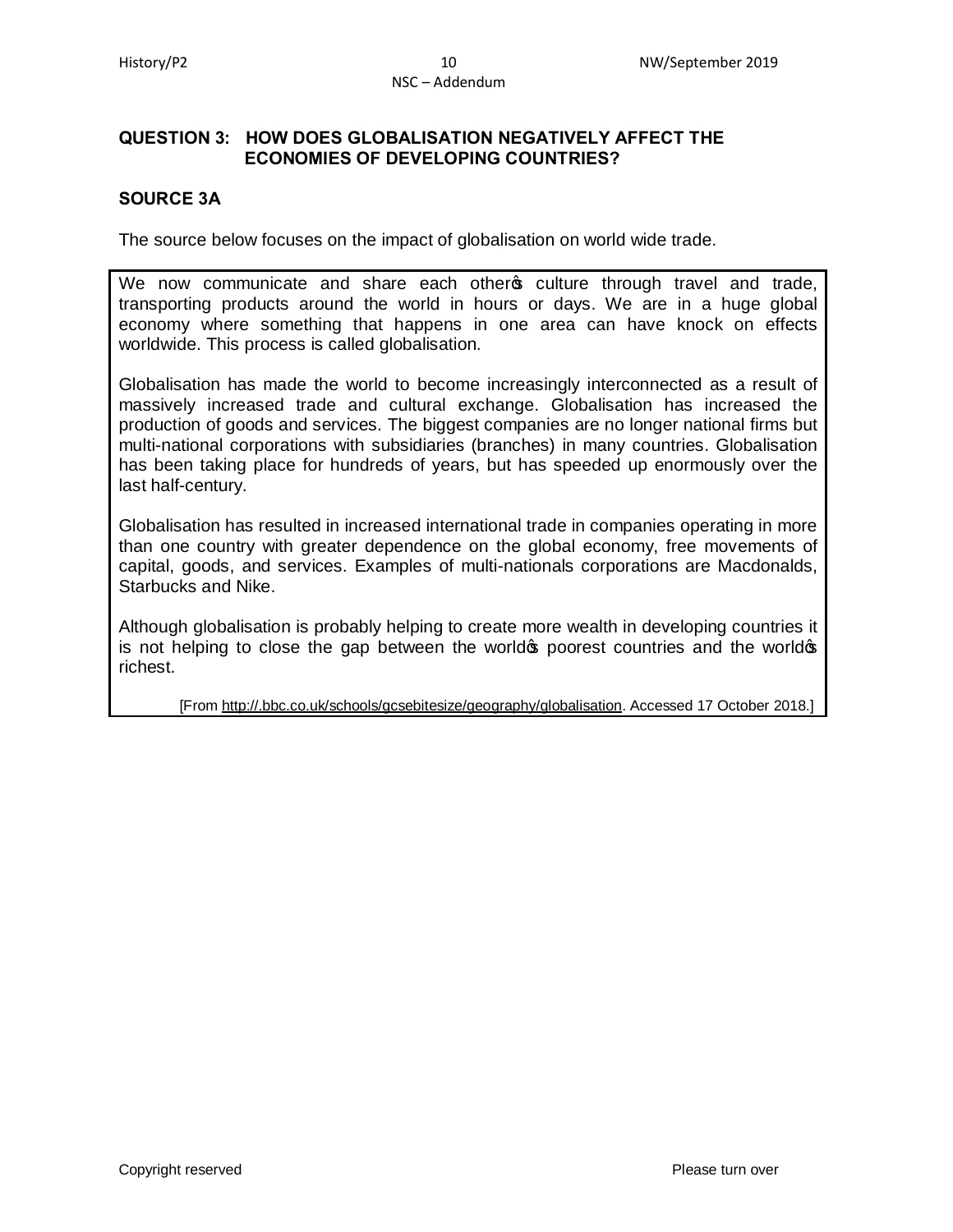#### **SOURCE 3B**

The source below was written by a member of the Anti-Globalisation Movement. It focuses on the role that the World Trade Organisation (WTO) played regarding globalisation.

With the chants of 'Hey, hey, ho, ho, the WTO has got to go!' and 'The people united, we'll never be divided!', the 'festival of resistance' had commenced  $\ddot{\text{o}}$  followed by a lively assemblage (gathering) of drummers and flute players kicking off the beat.

An inspiring, passionate grassroots coalition of the most unlikely of individuals was gathering in the streets of downtown Seattle to voice their strong displeasure toward a common foe; the destructive corporate rule of the World Trade Organisation  $\ddot{\text{o}}$  the WTO.

The protesters included union steel workers and their families, environmentalists, old hippies, college students, grandmas, migrant workers from Mexico, Tibetan monks, Pacific Rim sweatshop workers (factory workers that earn low wages, who work for long hours and under poor working conditions), animal rights activists dressed as sea turtles, and few wild n' crazy nuns. What a party!

This beautiful motley crew of humanity was also very well educated and informed on the issues concerning the WTO's activities. They had done their homework. For the past four days that I had been in Seattle, and for numerous weeks before that, various workshops and seminars on a variety of national and international issues were held at the local union halls and churches.

Issues discussed ranged from the production of genetically-engineered foods; the sweatshops in Indonesia, Pakistan, Mexico and the Philippines; the clear cutting of forests; animal protection laws; beef hormones; poisoned air, water and land; the loss of American workers' jobs to overseas' markets (I'd call slave labour cheaper);  $\ddot{\text{o}}$  Basically, the WTO's primary agenda involves the raping of the planet and the exploitation of the workers by a few multinational companies' CEOs and major shareholders  $\ddot{\rm o}$  in the name of blatant greed and power. And they wonder why so many people turned out in the streets to oppose them?

> [From http://pecoskid.com/my-writings/anti-globalization-movement-essays-battle-in-seattle/. Accessed on 20 September 2018.]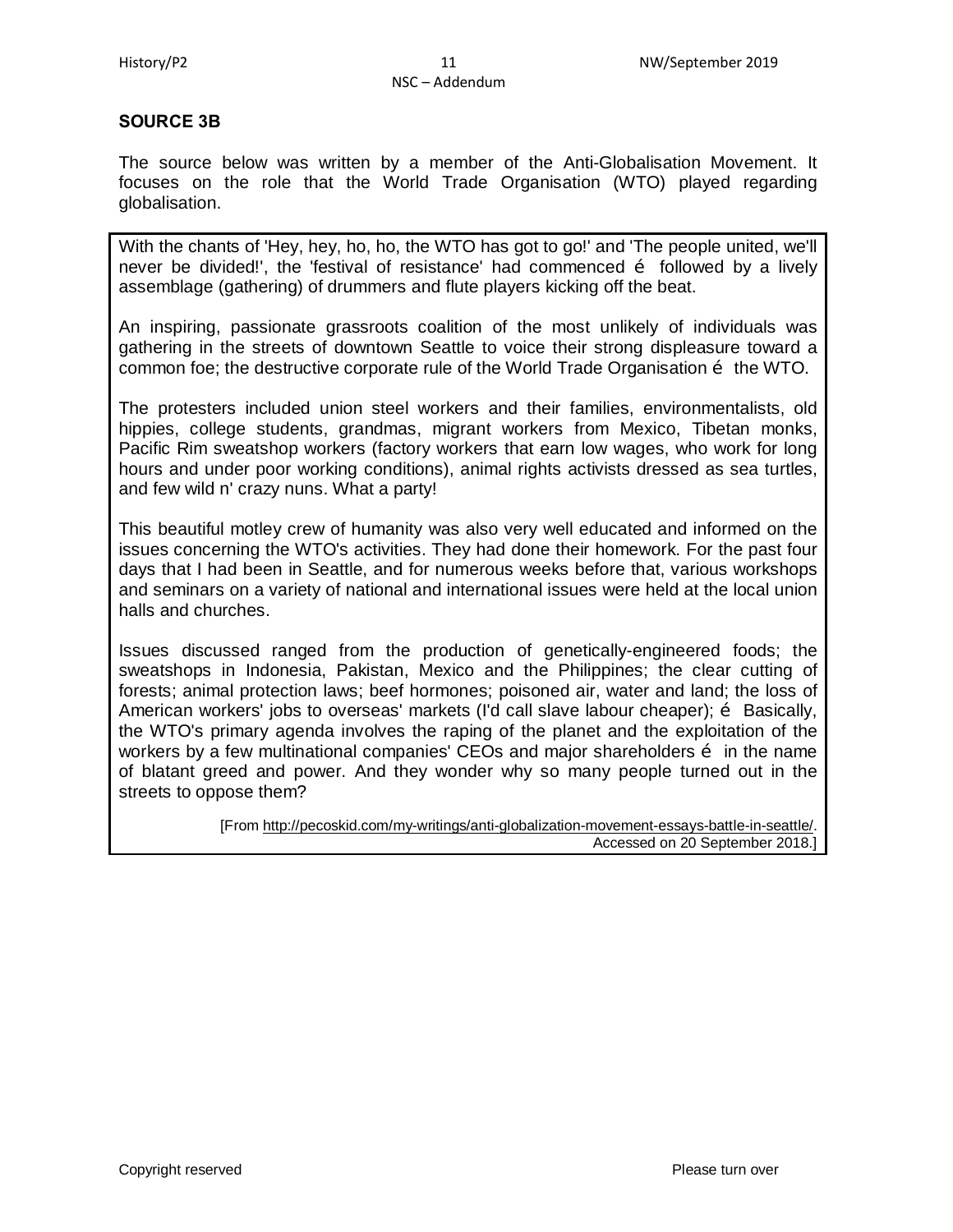NSC – Addendum

# **SOURCE 3C**

The cartoon below highlights some of the criticisms levelled against globalisation.

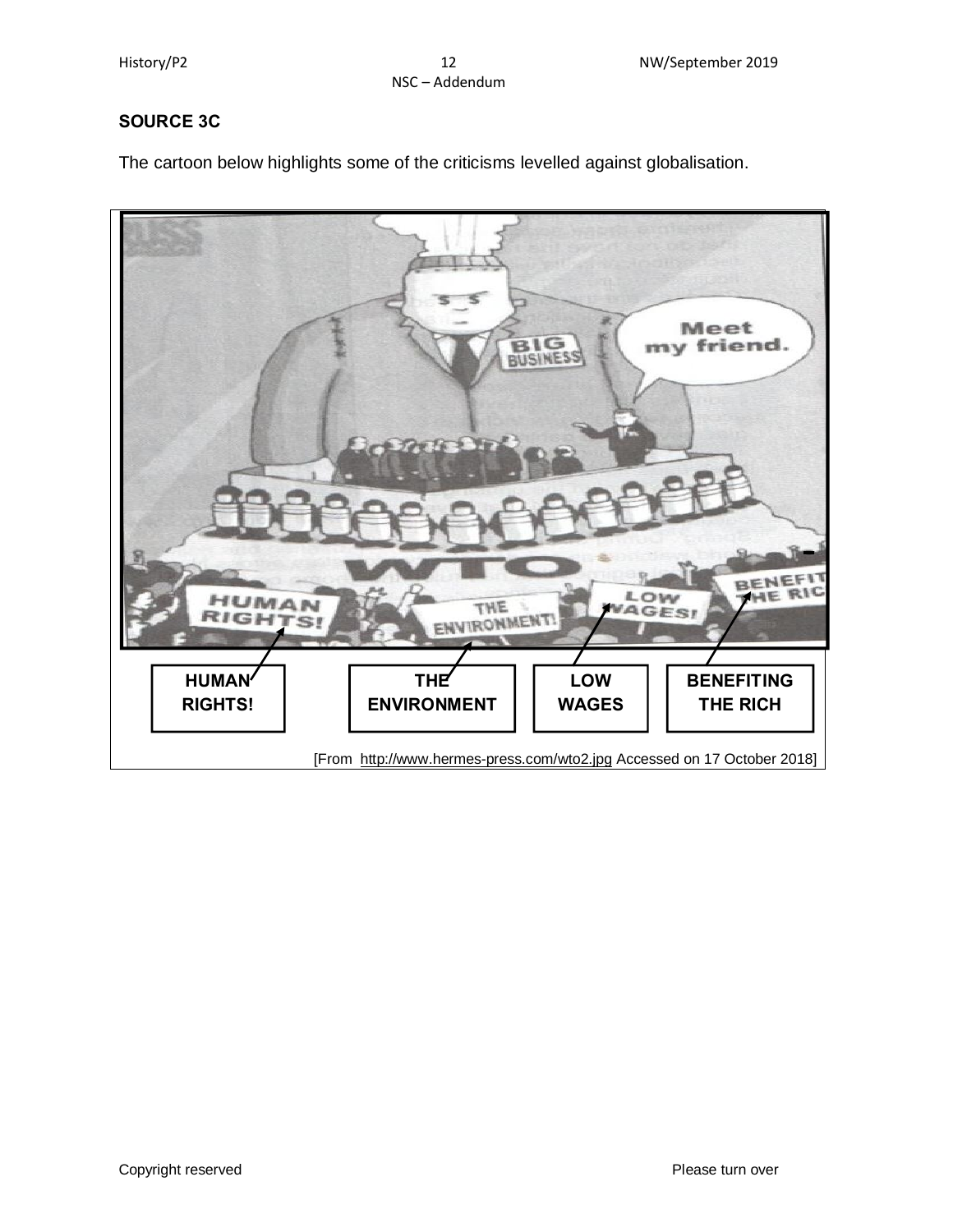### **SOURCE 3D**

The extract below highlights the impact that the multi-national companies had on the lives of ordinary people in developing countries.

Since the Second World War, more and more of the global production has been carried out by big companies who operate across borders. Multinationals have become increasingly global by locating manufacturing plants overseas, in order to capitalise on cheaper labour costs or to be closer to their markets. Companies have become more powerful than many nation states.

While they bring much needed foreign investment to developing countries, these companies often put profits before the right of workers or the countries in which in which they are located. Supermarkets in developed countries have set up global supply chains and ensure cheap produce from all over the world. But the people who grow the produce are dependent on the prices they get, which in most cases has fallen significantly over the last few decades. This erodes their ability to provide a basic standard of living for their families.

The problem is not that international trade is inherently (basically) opposed to the needs and interests of the poor, but that the rules that govern it are fixed in favour of rich countries. For poor people to benefit from global trade, the rules need to be reformed so that they guarantee fair access for poor people to national and international markets.

[From http//www.youth deved.ie/issues/globalisation\_and\_trade. Accessed 17 October 2018.]